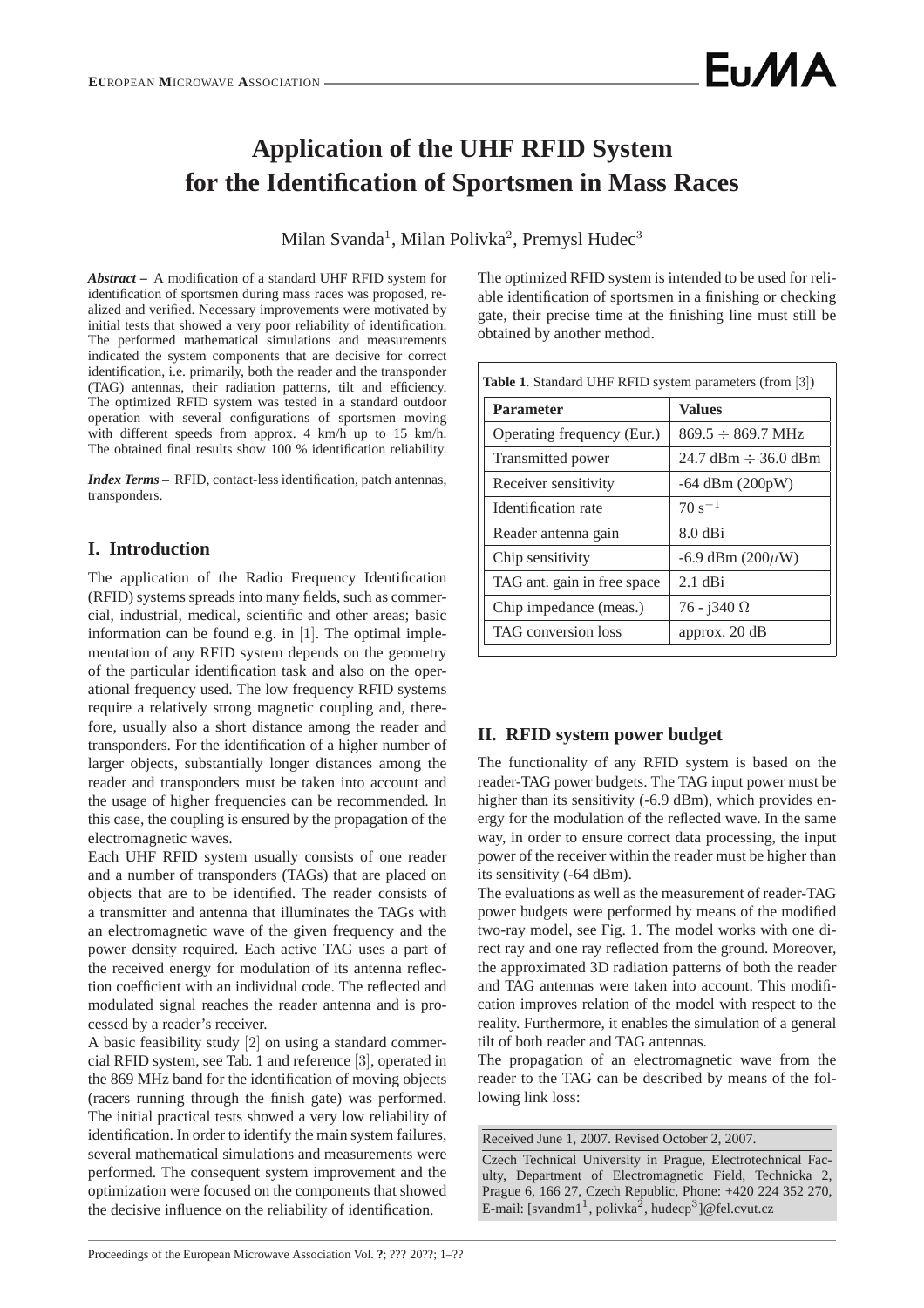$$
L = -20 \log \left( \left( \frac{\lambda}{4\pi} \right) \left| \sqrt{G_{tV} \left( \alpha_d \right)} \cdot \sqrt{G_{rV} \left( \beta_d \right)} \right. \right)
$$
  
\n
$$
(1) \quad \sqrt{G_{tH} \left( \gamma \right)} \cdot \sqrt{G_{rH} \left( \delta \right)} \cdot \frac{1}{r_1} e^{-j \cdot k \cdot r_1} + \sqrt{G_{tV} \left( \alpha_r \right)} \cdot \sqrt{G_{rV} \left( \beta_r \right)} \cdot \sqrt{G_{tH} \left( \gamma \right)} \cdot \sqrt{G_{rH} \left( \delta \right)} \cdot \text{R} \left( \vartheta \right) \cdot \frac{1}{r_2} \cdot e^{-j \cdot k \cdot r_2} \right)
$$

where  $r_1$ ,  $r_2$  are lengths of direct and reflected rays,  $G_r V(\beta)$ ,  $G_r H(\delta)$  stand for angular dependences of the reader antenna gain in vertical and horizontal planes,  $G_t V(\alpha)$ ,  $G_t H(\gamma)$  represent angular dependences of the TAG antenna gain in a vertical and horizontal planes,  $\bar{R}(\vartheta)$ is a complex reflection coefficient of a wet ground ( $\epsilon_r = 10$ ,  $\sigma = 10^{-2}$  S/m was considered).



**Fig. 1**. Configuration of the two-ray model a) side-view b) topview, with the following parameters: *h*<sup>1</sup> height of the reader antenna at finish gate,  $h_2$  height of the TAG antenna on a racer's chest,  $r1$  direct ray trace,  $r_2$  reflected ray trace,  $d_2$  ground plane distance between reader and TAG antennas,  $w_g$  width of the finish gate, *p* reader and TAG antenna axis offset

The power received by the TAG antenna  $P_rTAG$  in dBm can be expressed as follows:

$$
(2) \t\t P_{rTAG} = P_t - L - L_f
$$

where  $P_t$  is a power transmitted by the reader in dBm,  $L$ stands for the link loss and  $L_f$  represents the attenuation of the feeder cable in dB. The peak power of the modulated signal reflected back from the TAG and received by the receiver within the reader  $P_{rREADER}$  in dBm can be expressed as follows:

$$
(3) \qquad P_{rREADER} = P_{rTAG} - L - L_f - L_{conv}
$$

where  $L_{conv}$  is the conversion loss of the chip (typ. 20 dB).

#### **III. Reader and transponderes antennas**

Since the transmitted power Pt and TAG and reader sensitivities are given by the UHF RFID system used, see Tab. 1, both power budgets according to (2) and (3) are dominantly influenced by the parameters of the TAG and reader antennas used. TAG antennas are probably the most sensitive parts of the described RFID system. They operate in a close vicinity to human bodies, which can lead to an unacceptably low antenna efficiency. Consequently, the new types of TAG antenna were designed, realized and tested.

#### **A) Reader antenna**

In order to enhance the effective radiated power of the reader antenna and to focus the energy to the expected identification area, the reader antenna of microstrip patch collinear arrangement was designed [4]. It shows a wide radiation pattern in the horizontal plane and narrower pattern in the vertical plane with corresponding higher gain (11.7 dBi compared to original 8.0 dBi of the original antenna). Fig. 2 shows its radiation patterns. The gain enhancement 3.7 dBi in both power budgets according to (2) and (3) was achieved.



**Fig. 2**. Measured radiation patterns of designed reader antenna

#### **B) Transponder antennas**

The best part of the contemporarily available UHF RFID systems employs the TAGs equipped with planar shortened-dipole type antennas. As for the main advantages of this antenna, it is possible to mention relatively small dimensions (typ.  $80 \times 50$  mm), a low profile (typ. 0.5 mm), a low weight and favourable manufacturing costs. The planar dipole antenna dimensions and approx. 2 dBi gain (measured in a free space) could be acceptable even for the described application. Unfortunately, this type of antenna is very sensitive to any object situated in its near proximity. If such a dipole is placed on a human body, a substantial detuning of its impedance matching occurs. Measurement of the frequency detuning of a meander dipole can be seen in Fig. 3. The de-tuning together with an absorption of electromagnetic waves in this lossy dielectric result in a very low antenna efficiency and consequently in an unsatisfactory antenna gain, see Tab. 2.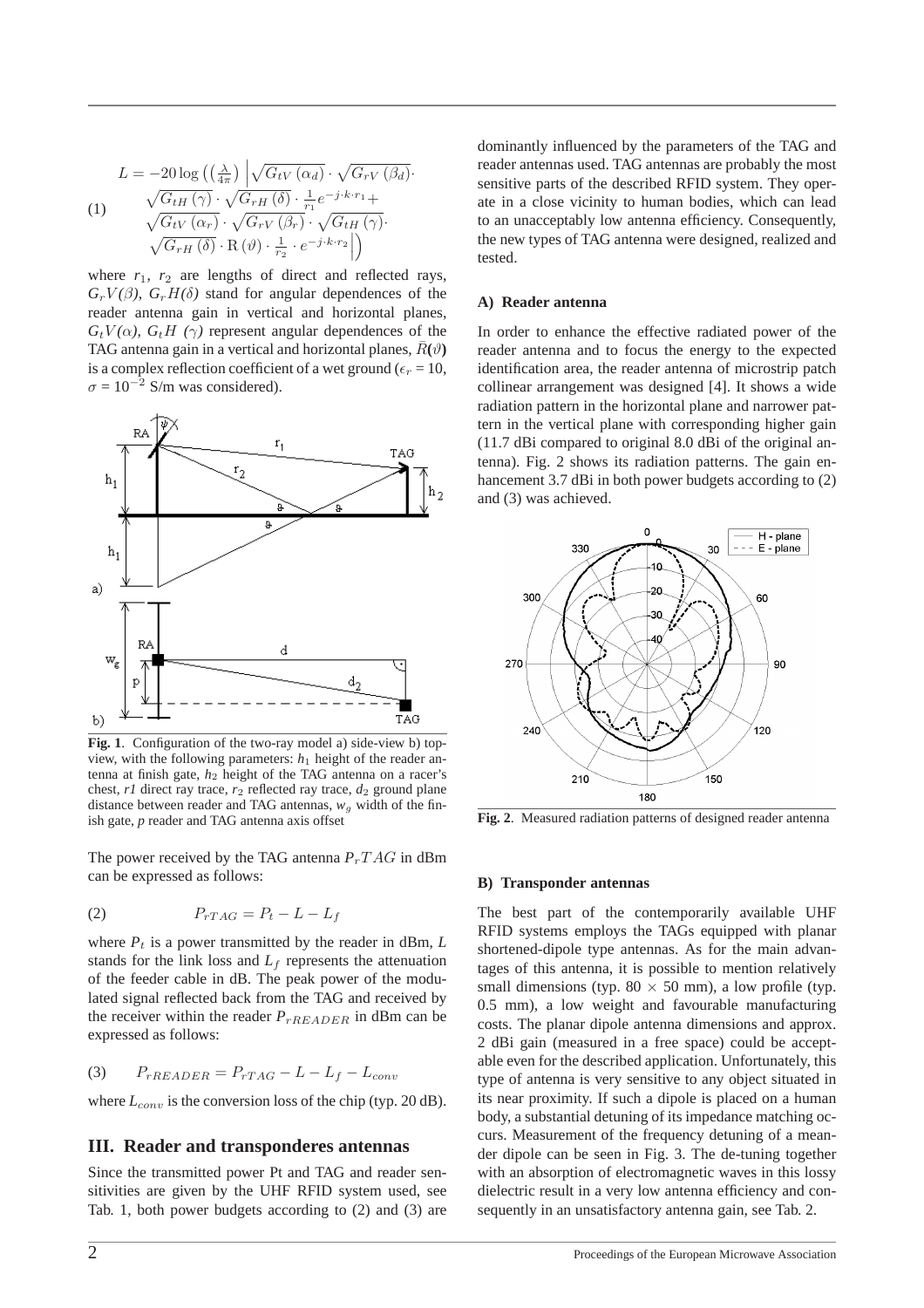

**Fig. 3**. Planar meander dipole return loss as parameter of distance *b* from human body phantom

| Antenna type                       | G [dBi] |
|------------------------------------|---------|
| Meander dipole sample, free space  | 2.2     |
| Meander dipole sample, $b = 20$ mm | $-5.72$ |
| New patch, free space              | 63      |
| New patch, $b = 20$ mm             | 5.0     |

The antennas with a metallic ground plane likely represent the best solution of the above described problems. The ground plane increases the front-to-back ratio and reduces the influence of the human body on the antenna parameters. The planar patch antenna is probably the simplest ground plane antenna. However, at relatively low operating frequencies, several potential difficulties must be taken into account. Firstly, the basic patch resonant frequency corresponds to and, therefore, at UHF frequencies the patch antennas cannot be extremely small. Secondly, at low frequencies the problems with low antenna efficiency can be expected, see Fig. 4.



**Fig. 4**. Radiation efficiency of rectangular patch antenna  $W/L = 1.5$  versus relative thickness of substrate, from reference [5]

For the identification of the racers, the patch lengths around 170 mm (approx. of used frequency) does not necessarily represent the major problem, since these antennas can be, for instance, integrated into their number labels. The efficiency problems can be solved if the acceptable height and permitivity of an antenna dielectric are

used. A very light and flexible foam with and (approx. 4.8 mm) turned out to be a very convenient solution. The TAG antenna is terminated with a chip. Since the chip input impedance is  $Z_{chip} = 76 - j340 \Omega$ , the antenna input impedance must be conjugate matched.

The new patch antenna [6], see Fig. 5, was fabricated on a foam dielectric (G3 9568 foam  $h = 4.8$  mm,  $h/\lambda_0 \sim 0.014$ ) using a conductive fabric. The latter was used for a creation of both the ground plane metallization and the top plane radiating patch. The antenna structure was modeled using the IE3D EM simulator (its *W/L* ∼ 0.3 and operating frequency is slightly below its half-wavelength resonance). The ground plane dimensions are  $165 \times 74$  mm, the measured gain of an antenna placed on a human body equals 5.0 dBi. The weight of the antenna is approx. equal to 20 g, it is very flexible and, as it was mentioned before, it is supposed to be integrated into the sportsmen' number labels.



**Fig. 5**. Transponder patch antenna with chip, a) schematic view, b) photograph of designed prototype

The comparison of the measured gains of the sample of the meander dipole and the new designed patch antenna is presented in Tab. 2. The parameter *b* represents the distance between the antenna and the phantom used for modeling of a human body (a tank of 5 litres of salt water).

The above-presented values show that the new patch antenna can represent a substantial improvement in the RFID system power budgets according to (2) and (3) (10.7 dB in each of them). The designed patch antenna can also be an appropriate candidate for a RFID antenna that can be fixed directly on large metal objects (containers, cars, etc.). Fig. 6 shows radiation patterns of the meander dipole antenna measured in free space and on the phantom (normalized to the new patch antenna maximum). Fig. 7 shows radiation patterns of the new patch antenna measured under the same conditions.

## **IV. RFID system optimization**

Apart from the design of the new reader and TAG antennas, a number of other simulations and measurements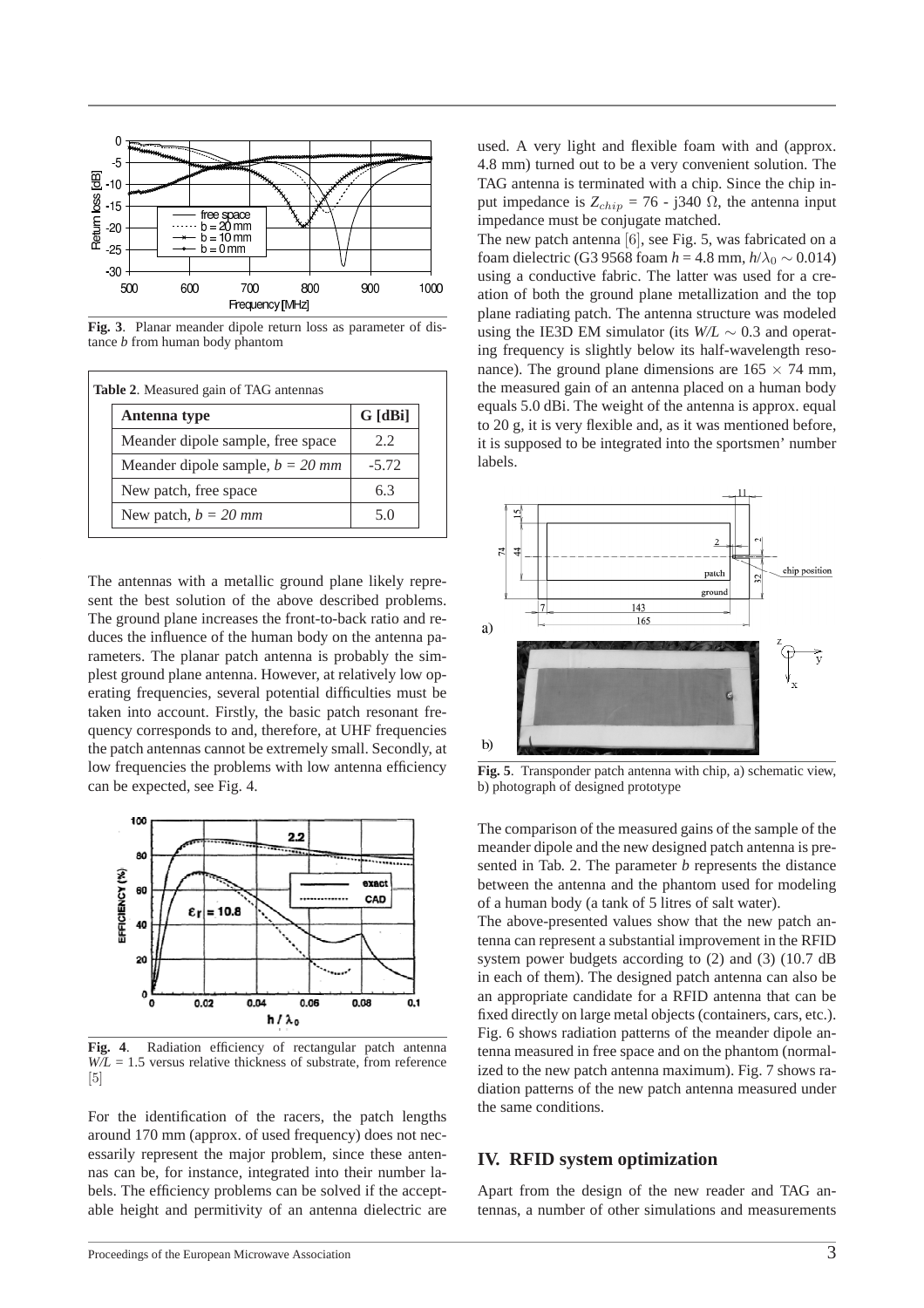

**Fig. 6**. Measured radiation patterns of meander dipole in free space and in distance *b* in front of human body phantom, a) Eplane, b) H-plane, normalized to maximum of patch antenna radiation pattern



**Fig. 7**. Measured radiation patterns of patch antenna a) E-plane b) H-plane

were also performed in order to optimize the UHF RFID system for the identification of sportsmen.

The first optimization step was focused on finding the optimum tilt y of the reader antenna, see Fig. 1 a). Fig. 8 shows the simulation of the influence of y on the TAG input power  $P_{TTAG}$ . The plot indicates that the optimum tilt is  $\psi = 30^\circ$ . Higher y values result in a steep PrTAG decline in the  $d = 3 \div 4$  m range, whereas lower y value provides a low TAG input power in an important region *d* < 4 m close to the gate, where a smaller influence of shadowing of TAGs by neighbouring sportsmen can be expected.



**Fig. 8**. Measured radiation patterns of patch antenna a) E-plane b) H-plane

For a correct identification, time conditions must also be taken into account. The reader can perform only a definite number (70) of identifications per second. That is why the power budget conditions must be fulfilled for each TAG within a definite range  $\Delta d$ . Its minimum value  $\Delta d_{min}$  can be expressed as:

$$
\Delta d_{\min} = \frac{v}{70}
$$

The maximum expected speed of a runner  $v = 10$  m/s provides  $\Delta d_{min} = 0.142$  m, the maximum expected speed of a cyclist *v* = 20 m/s leads to  $\Delta d_{min}$  = 0.285 m. From this point of view, the system optimization must also be focused on ensuring of as high values of ∆*d* with respect to ∆*d*min as possible. The longer the ∆*d* the higher the probability of correct identification even under more difficult conditions. These negative influences can be described by additional link losses including influence of a more or less random tilt of the TAG antenna caused by a natural tilt of a running human body, and mutual shadowing of runners. Additional link losses were investigated by means of practical measurements. Since it was necessary to measure  $P_{rTAG}$  in wide dynamic ranges, a spectrum analyser with a standard 50  $\Omega$  input impedance was used. Consequently a special test patch antenna with 50  $\Omega$  output impedance (SMA connector) was designed and used; more detailed description can be found in [2]. All measurements were performed in a distance  $d = 0 \div 10$  m with a step 0.2 m from the finish gate equipped with one reader antenna, see Fig. 9. The gate height was  $h_1 = 3$  m, its width  $w_q = 6$  m, the measurement TAG antenna was fastened on a breast of a testing person in a height  $h_2 = 1.3$  m. In order to map the power distribution also at the border of the finishing corridor area (length  $d$ , width  $w_q$ , all measurements were performed on the gate axis  $p = 0$  and also for several offaxis values  $p = 0.5 \div 2.5$  m.



**Fig. 9**. Race finish gate used for practical measurements

Fig. 10 shows measured  $P_{rTAG}$  values as a function of the distance *d* from the gate and tilt of the racer. The presented data indicate that the tilt can result in substantial additional losses, especially in ranges  $d = 0 \div 2$  m and  $d > 7$  m. Nevertheless, in both of these regions the simulated and measured  $P_{TTAG}$  values are insufficient even for (erected runner), and the identification is unlikely to be reached here. And on the contrary, the proper identification can be expected in the  $d = 2 \div 7$  m range, where influence of the tilt is relatively small and the tilt additional loss usually does not exceed 3 dB.

If several runners gather in a small area in a corridor in front of the finish gate, it results in a mutual shadowing and in another type of additional link loss. During the race, nearly infinite configurations of runners can appear.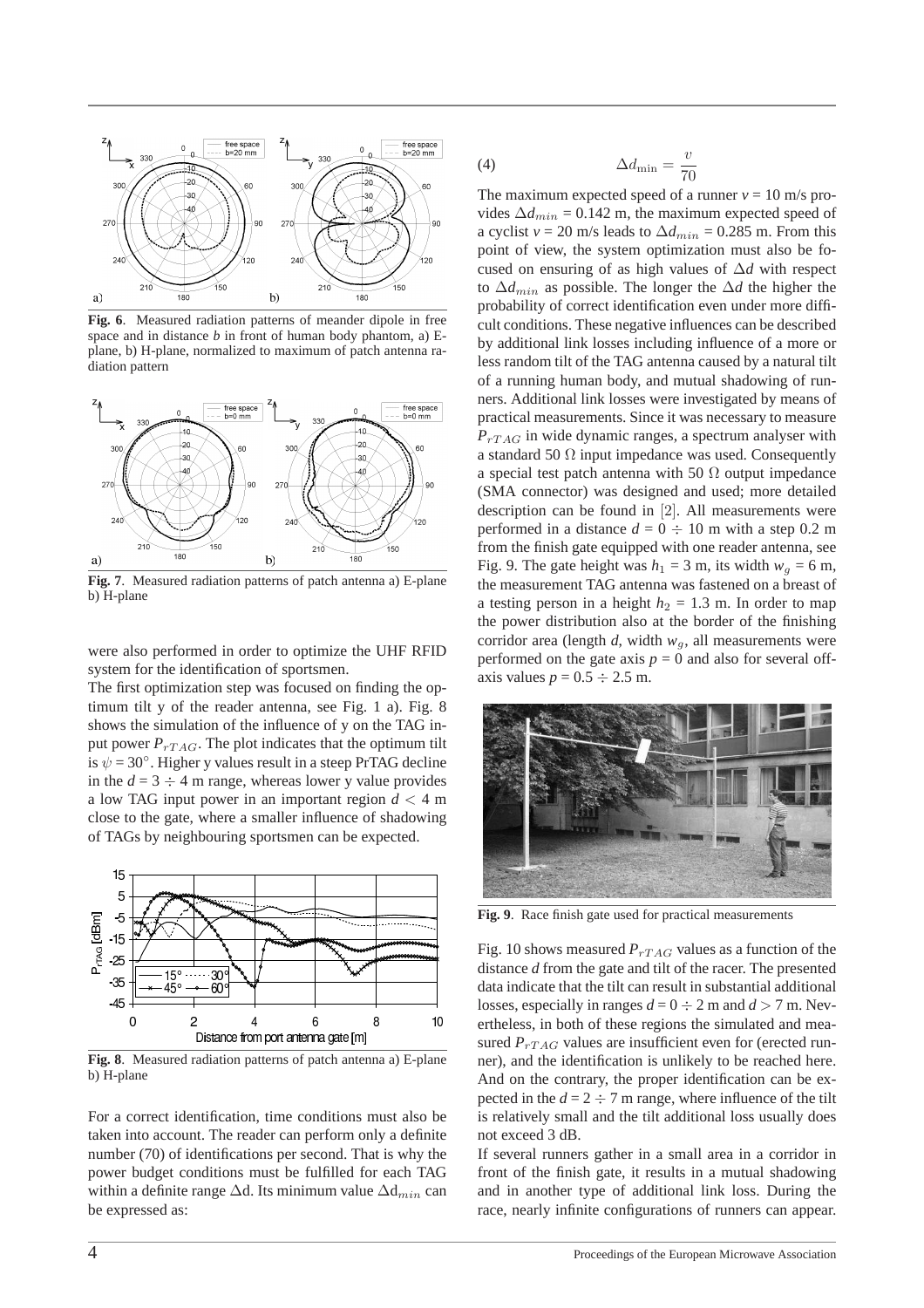

**Fig. 10**. Influence of tilt of runner y on received TAG power *P*<sub>rTAG</sub> (measurement, *P*<sub>t</sub> = 35.4 dBm, *h*<sub>1</sub> = 3 m, *h*<sub>2</sub> = 1.3 m,  $\psi = 30^{\circ}, p = 0 \text{ m}$ 

Therefore, it is very difficult to simulate or measure this loss. The basic measurements were performed with one person standing erectly in a distance of 1 m in front of a person bearing the measurement antenna. Results of these shadowing measurements are presented in Fig. 11. As expected, the additional shadowing loss is strongly dependent on the distance *d* from the gate. Within the range  $d = 0 \div 3$  m, the influence of the shadowing is negligible. In the range between  $d = 0 \div 3$  m, this shadowing loss is up to 3 dB, for  $d > 5$  m the shadowing loss is around 6 dB. The measurements show that the additional tilt and the shadowing losses can be very important and must be taken into account. The RFID power budgets must include reserves that are able to compensate for them.



**Fig. 11**. Influence of shadowing on TAG input power  $P_{TTAG}$  $P_t = 35.4$  dBm,  $h_1 = 3$  m,  $h_2 = 1.3$  m,  $\psi = 30^\circ$ ,  $p = 0$  m

Fig. 13 depicts a plot of the simulated and measured TAG input power  $P_{rTAG}$  at the gate axis  $p = 0$ . Fig. 14 shows the simulated and measured  $P_{TTAG}$  values at the offset  $p = 2.5$  m - in both cases along with the corresponding sensitivity value. Both figures compare results obtained from the new patch antenna and the meander dipole. All results show that the reader-TAG power budget includes necessary reserve with respect to the TAG chip sensitivity. Fig. 15 shows simulated reader input power *P*<sub>rREADER</sub> values with respect to the reader sensitivity. Usage of the meander dipole antenna leads to unacceptably low  $P_{rREADER}$  values, especially off-axis. Employment of the new patch antenna can guarantee high enough power even in this return TAG-reader link.

### **V. Identification reliability tests**

In order to verify the behaviour of the optimized system, the identification tests simulating real RFID system application were performed. A group of racers moved in the finishing corridor in several different formations, see Fig. 12. In the first formation, 7 racers moved in a row, in the second formation 7 racers formed a kind of a matrix. Each formation moved with 3 different speeds simulating a walk (approx. 4 km/h), a fast walk (approx. 8 km/h) and a run (approx. 15 km/h). In order to eliminate as much random influences as possible, each test was repeated 3 times. The majority of tests were performed with both the new RFID patch antennas and standard planar dipole TAG antennas  $(b = 20$  mm).



**Fig. 12**. Basic formations of racers used for testing of optimized RFID system a) row, b) matrix

All tests were performed on an asphalt racing course, using the finish gate according to Fig. 9,  $P_t = 35.4$  dBm, and  $\psi = 30^\circ$ . The results of performed tests are presented in Table 3.

| <b>Configurations</b><br>of racers | <b>Speed</b><br>of racers | Percent. of correct<br>identification |           |
|------------------------------------|---------------------------|---------------------------------------|-----------|
|                                    |                           | <b>Dipole</b>                         | New patch |
| row                                | walk                      | 66.7 %                                | $100\%$   |
|                                    | fast walk                 | 52.4 %                                | $100\%$   |
|                                    | run                       |                                       | $100\%$   |
| matrix $p=2.5$ m                   | walk                      | 61.7 %                                | $100\%$   |
|                                    | fast walk                 | 52.4 %                                | 100 %     |
|                                    | run                       |                                       | $100\%$   |
| matrix $p=0$ m                     | walk                      | 85.7 %                                | $100\%$   |

## **VI. Conclusion**

The crucial objective of this work was to verify the applicability of a standard UHF RFID system for the identification of sportsmen in mass races. The first tests indicated a very low reliability of identification, especially out of the finish gate axis. Therefore, it appeared to be necessary to find and optimise the most sensitive system components. The optimisation was based on the mathematical modeling and a number of practical measurements It was focused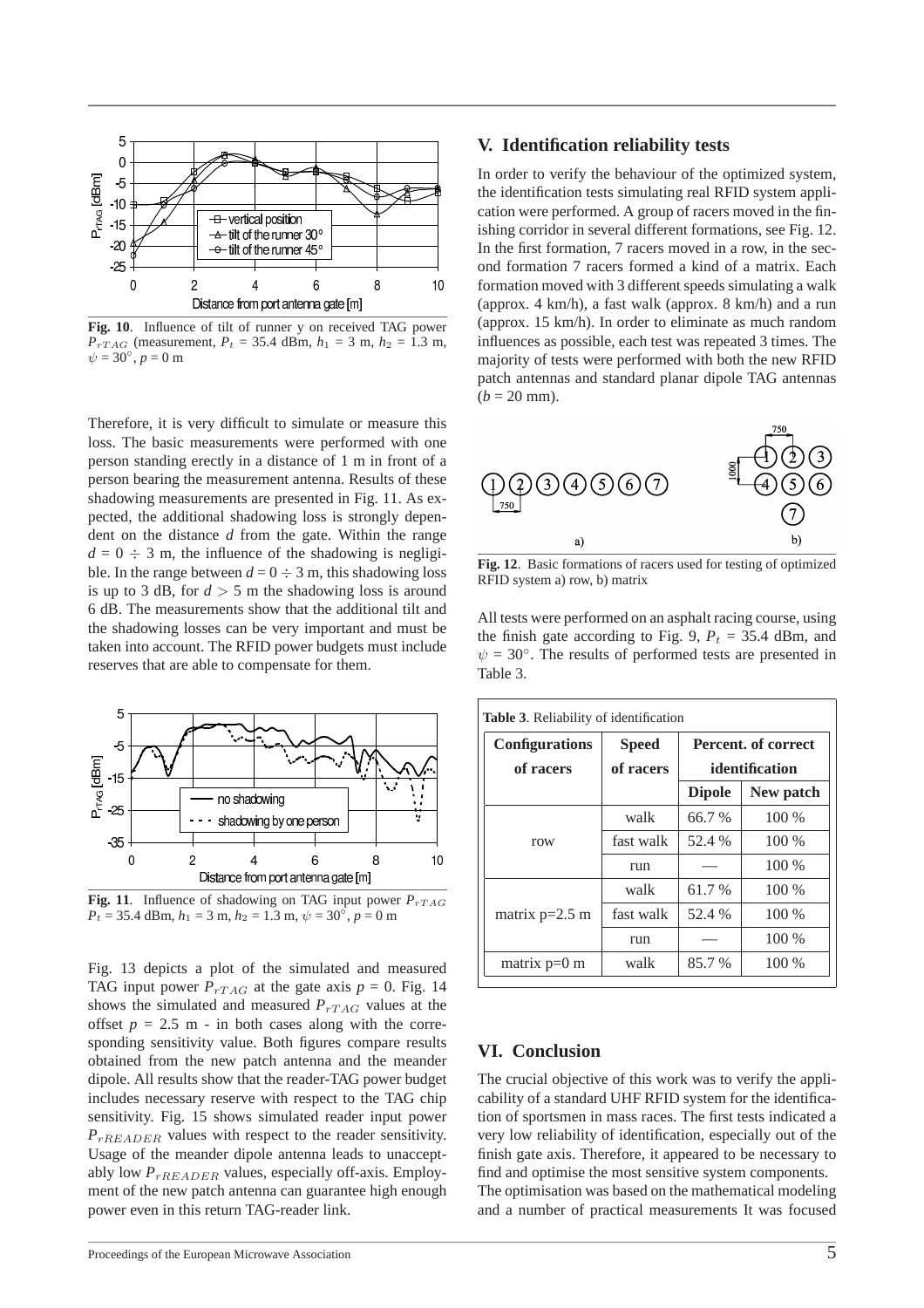

**Fig. 13**. Simulated and measured TAG input power  $P_{rTAG}$  ( $P_t = 35.4$  dBm,  $h_1 = 3$  m,  $h_2 = 1.3$  m,  $\psi = 30^\circ$ ,  $p = 0$  m)



**Fig. 14**. Simulated and measured TAG input power  $P_{rTAG}$  ( $P_t = 35.4$  dBm,  $h_1 = 3$  m,  $h_2 = 1.3$  m,  $\psi = 30^\circ$ ,  $p = 2.5$  m)



**Fig. 15**. Simulated and measured TAG input power  $P_{rREDEDER}$  ( $P_t = 35.4$  dBm,  $h_1 = 3$  m,  $h_2 = 1.3$  m,  $\psi = 30°$ )

especially on finding of the optimum tilt of the reader antenna and the design of a new reader TAG antenna. The reliability of the optimised system was tested using several configurations of racers and 3 different average speeds. The results show 100 % correct identification in the whole finish corridor area.

## **Acknowledgement**

Authors would like to thank Sportsoft Ltd. for providing the technical equipment for the experimental part of the work.

This work has been carried out at the Department of Electromagnetic Field of the Czech Technical University in Prague. It was supported by the grant GACR No.102/04/P131 "Multiband Planar Antennas with Compact-shaped Radiators" and by the Czech Ministry of Education, Youth and Sports in the frame of the research programs MSMT6840770015 "Research of Methods and Systems for Measurement of Physical Quantities and Measured Data Processing" and MSM 6840770014 "The Area of the Prospective Information and Navigation Technologies".

#### **References**

- [1] Finkenzeller, K., RFID Handbook: Fundamentals and Applications in Contactless Smart Cards and Identification, 2nd edition, John Wiley & Sons, 2005.
- [2] Polivka M., Svanda M., Hudec P., System Analysis and Testing of RFID System Adapted for Identification of Mov-